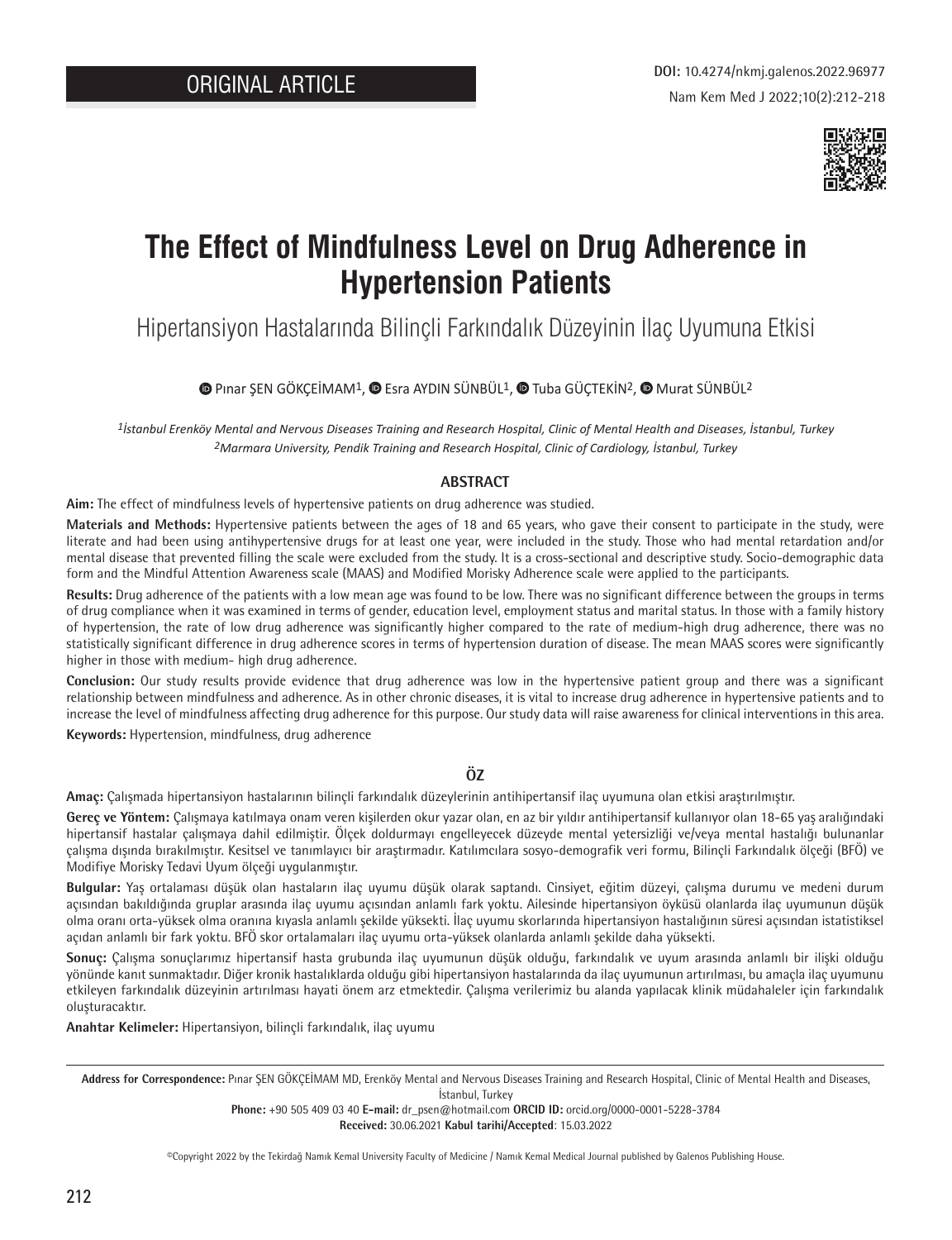# **INTRODUCTION**

Hypertension is the most important preventable cause of morbidity and mortality globally, yet there are relatively few data collected using standardized methods. The aim of hypertension therapy is to reduce the mortality rate and prevent hypertension-related diseases such as cerebral hemorrhage, stroke and ischemic heart disease by managing blood pressure (BP). However, despite advances in the prevention and treatment of hypertension, the percentage of people with high or uncontrolled BP is high<sup>1</sup>.

Assuming clinically valid BP values, the two main factors contributing to the control of hypertension in treated patients are the prescription of adequate numbers and doses of BP medications and treatment adherence. Suboptimal adherence to treatment is also associated with a variety of target organ changes associated with a greater risk of cardiovascular events, including vascular stiffness, left ventricular hypertrophy, and microalbuminuria. Besides, suboptimal adherence is associated with many adverse cardiovascular events such as acute coronary syndromes, stroke, transient ischemic attack, and chronic heart failure, and mortality<sup>2</sup>.

Long-term chronic diseases such as hypertension are often associated with progressive reductions in therapy over months and years<sup>3</sup>. Adherence with pharmacotherapy for hypertension is typically reported, 50% after one year from baseline<sup>4</sup>.

Contemporary pharmacological treatment strategies are insufficient in some individuals, and there may be patients who cannot achieve results in the treatment of hypertension, as in other chronic diseases, due to many factors that may be directly or indirectly related. Up to the present, with the cooperation of cardiology and psychiatry, psychiatric drugs have also played an important role in the treatment of hypertension. With this pharmacological treatment approach, it is aimed to eliminate the direct biological effects of pathological mood in BP regulation. However, the point where psychiatry has reached shows that in many patients, only the pharmacological approach is insufficient, it is necessary to treat the patient with psychotherapeutic interventions, poor lifestyle that causes the continuation of high BP, breakage of treatment resistance and drug incompatibility. Lifestyle changes alone or in combination with pharmacological therapy are usually sufficient to achieve BP control<sup>5</sup>.

Although complementary behavioral therapies for BP control are not a substitute for conventional therapy, they can be evaluated for their potential to reduce BP. Stress reduction through meditation is a potentially important nonpharmacological therapy that can both reduce polypharmacy and improve BP control<sup>6</sup>. As it is known, the main effect of stress and depression is acute or chronic sympathetic nervous system activation that leads to the development of hypertension in susceptible individuals or worsening of BP levels if they are already hypertensive. An easily accessible, low-cost and reproducible technique such as mindfulness can reduce this pathology and the resulting organ damage<sup>7</sup>. Adding mindfulness-based strategies to the pharmacological treatment management of hypertensive individuals may contribute to BP control both directly and indirectly through lifestyle changes and increased drug adherence.

The aim of this study is to examine the effect of conscious awareness levels on drug compliance in patients with hypertension. To the best of our knowledge, there is no other study in the literature examining the effect of individuals' mindfulness levels on drug adherence. While we re-discuss the importance of multidimensional approach together with pharmacotherapy in hypertensive patient management with mindfulness, we hope that the results will accelerate mindfulness-based approaches in the clinical management of hypertensive patients.

# **MATERIALS AND METHODS**

The study is a cross-sectional and descriptive study and it was conducted with 68 hypertensive patients who were consecutively included in the study from individuals who were admitted to a university hospital cardiology outpatient clinic, met the research criteria, and gave written consent to participate in the study. Ethics committee approval was obtained from Marmara University Faculty of Medicine Clinical Research Ethic Committee (number: 09.2019.414, date: 05.04.2019) to conduct the study. The Helsinki Declaration Principles were complied with at every stage. Patients with hypertension, who were between the ages of 18 and 65 years, who were literate and gave consent to participate, who had received antihypertensive treatment for at least one year were included in the study. Those who had a mental retardation and/or mental disease that would hinder interview and filling the scale were excluded from the study. The evaluation of the clinician who performed the examination and the patient's statement regarding a previous diagnosis were taken into consideration in determining the mental status of the patients. Sociodemographic data form and the Mindful Attention Awareness scale (MAAS) and Modified Morisky Adherence scale (MMAS) were applied to the participants.

**Socio-demographic Data Form:** It is a form containing sociodemographic data prepared by the researchers in a content suitable for the purpose of the study.

**The MAAS:** The scale was developed to measure attention and awareness skills in daily life<sup>8</sup>. It is used to evaluate individual differences in being able to focus attention on the time lived and the body, not the past or the future. It consists of 15 items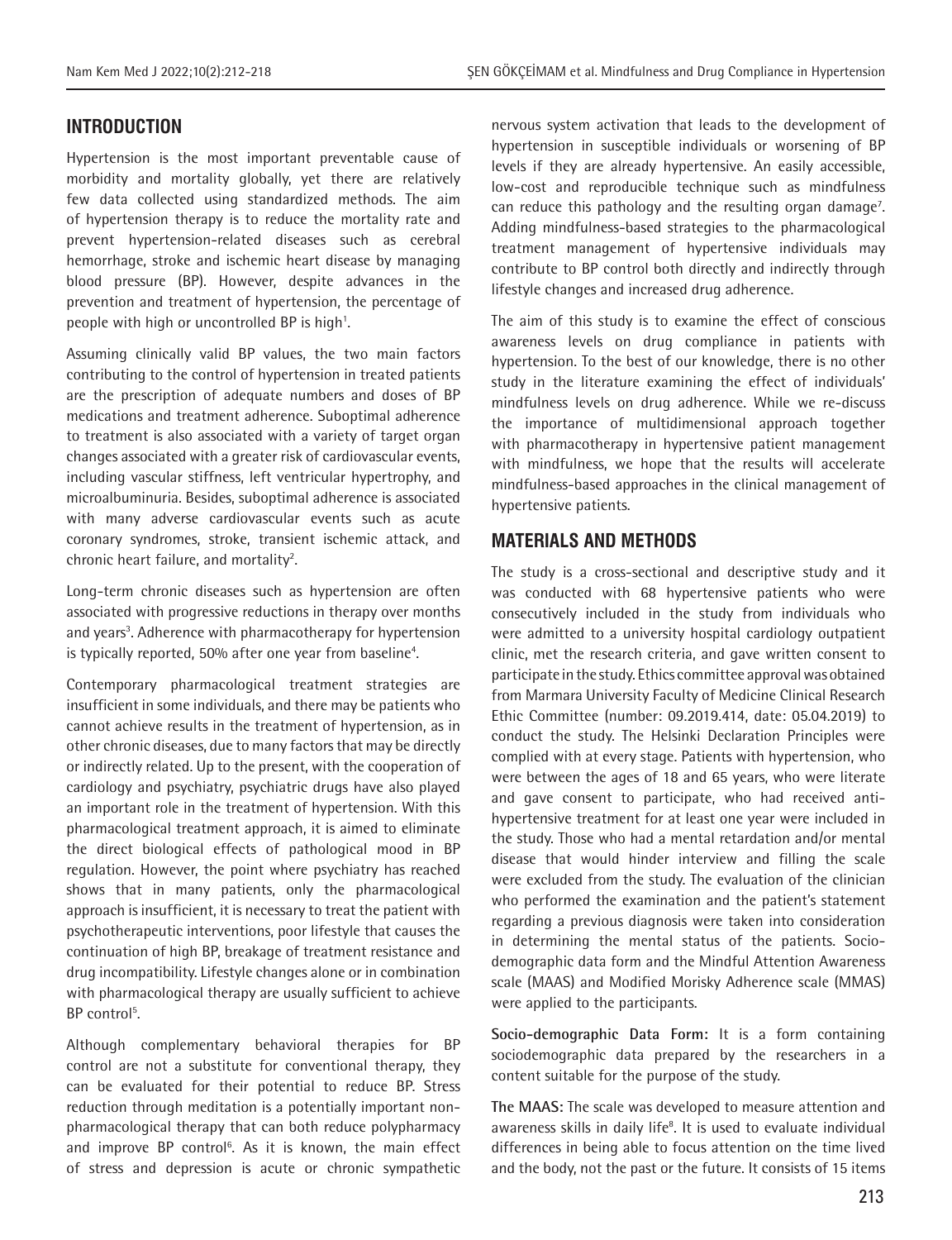in total. It is a 6 point Likert type scale. Turkish adaptation study has been done<sup>9</sup>.

**The MMAS:** The original Morisky scale provides sufficient information on drug use habits. However, it was seen insufficient about the continuity of drug use during the longterm treatment of chronic diseases. Besides, the questionnaire was not designed to classify the knowledge and motivation levels of the patients. It contains questions answered as yes and no. As a result, the MMAS was developed with the addition of two new questions<sup>10</sup>. The Turkish validity and reliability study of the scale was conducted<sup>11</sup>.

### **Statistical Analysis**

Statistical analyses were performed using Statistical Package for the Social Sciences 20.0 statistical package for Windows. Continuous data were expressed as mean±standard deviation or median (minimum-maximum), while categorical data were presented as number of patients and percentage. The chi-square test was used for the comparison of categorical variables, while the Student's t-test or Mann-Whitney U test was used to compare parametric and nonparametric continuous variables, respectively. Normal distribution was assessed by the Kolmogorov-Smirnov test. Multivariate logistic regression analysis was performed to determinate the predictors of MMAS. A value of  $p<0.05$  was considered statistically significant.

# **RESULTS**

Sixty-eight patients diagnosed with hypertension were included in the study. Socio-demographic characteristics are shown in Table 1. The mean age of the participants was  $58.6 \pm 11.7$  years; 70.6% (n=48) of them were male. Only 32.3% of them had high school and above education level. The mean MAAS score was  $48.2 \pm 16.3$ . According to MMAS, drug adherence was low in 70.6% ( $n=48$ ) of the group.

Comparison of demographic and clinical data of the study population by MMAS scores is given in Table 2. The mean age of the patients with low drug adherence was statistically significantly lower than that of those with medium-high drug adherence (p=0.01). No statistically significant difference was found between the two genders in terms of drug adherence (p=0.945). Regarding drug adherence in terms of educational status, employment status, and marital status, there was no significant difference between the groups with low and medium-high drug adherence  $(p=0.241, p=0.123, p=0.221)$ . Considering drug adherence in patients with comorbid cancer, those with high adherence were significantly higher (p=0.006). The rate of low drug adherence was significantly higher in those with a family history of HT compared to the mediumhigh rate (p=0.011). There was no statistically significant

difference in drug adherence scores in terms of HT duration (p=0.665). The mean MAAS scores were significantly higher in those with medium-high drug adherence (p=0.004, Figure 1).

The determinants of drug adherence in HT patients are shown in Table 3. Mindfulness was found to be an independent predictor according to age, family history of HT and MAAS results ( $p=0.002$ ,  $p=0.019$ ,  $p=0.005$ , respectively).

## **DISCUSSION**

Studies investigating the effect of mindfulness-based approaches on treatment adherence in hypertensive patients have been included in the literature in recent years<sup>6,12</sup>. Treatment adherence is an important problem in chronic diseases. There are many studies in the literature investigating the drug adherence of hypertensive patients<sup>13</sup>. It was reported that adherence to hypertension pharmacotherapy was below 50% one year after initiating the medication<sup>4</sup>. Studies have reported higher levels of drug non-adherence in hypertensive patients with uncontrolled BP13,14.

| Table 1. Baseline characteristics and clinical data of study<br>population (n=68) |                 |
|-----------------------------------------------------------------------------------|-----------------|
| Age (years)                                                                       | $58.6 \pm 11.7$ |
| Sex (male %)                                                                      | 48 (70.6)       |
| Education status (n %)                                                            |                 |
| Literate                                                                          | 14 (20.6)       |
| Primary school                                                                    | 20 (29.4)       |
| Middle school                                                                     | 12 (17.6)       |
| High school                                                                       | 16 (23.5)       |
| University                                                                        | 6(8.8)          |
| Working status (n %)                                                              |                 |
| Working                                                                           | 24 (35.3)       |
| Not working                                                                       | 16 (23.5)       |
| Retired                                                                           | 24(35.3)        |
| Disabled retired                                                                  | 4(5.9)          |
| Married (n %)                                                                     | 60(88.2)        |
| Living with nuclear family (n %)                                                  | 50 (73.5)       |
| Diabetes mellitus (n %)                                                           | 26 (38.2)       |
| Coronary artery disease (n %)                                                     | 28 (41.2)       |
| Pulmonary disease (n %)                                                           | 8(11.8)         |
| Psychiatric disease (n %)                                                         | 4(5.9)          |
| Malignancy (n %)                                                                  | 4(5.9)          |
| Family history of hypertension (n %)                                              | 54 (79.4)       |
| Family history of other medical condition (n %)                                   | 30(44.1)        |
| Duration of hypertension (years)                                                  | $12.4 + 9.5$    |
| Mindful Attention Awareness scale                                                 | $48.2 \pm 16.3$ |
| Morisky Medication Adherence scale                                                |                 |
| low                                                                               | 48 (70.6)       |
| Moderate-high                                                                     | 20 (29.4)       |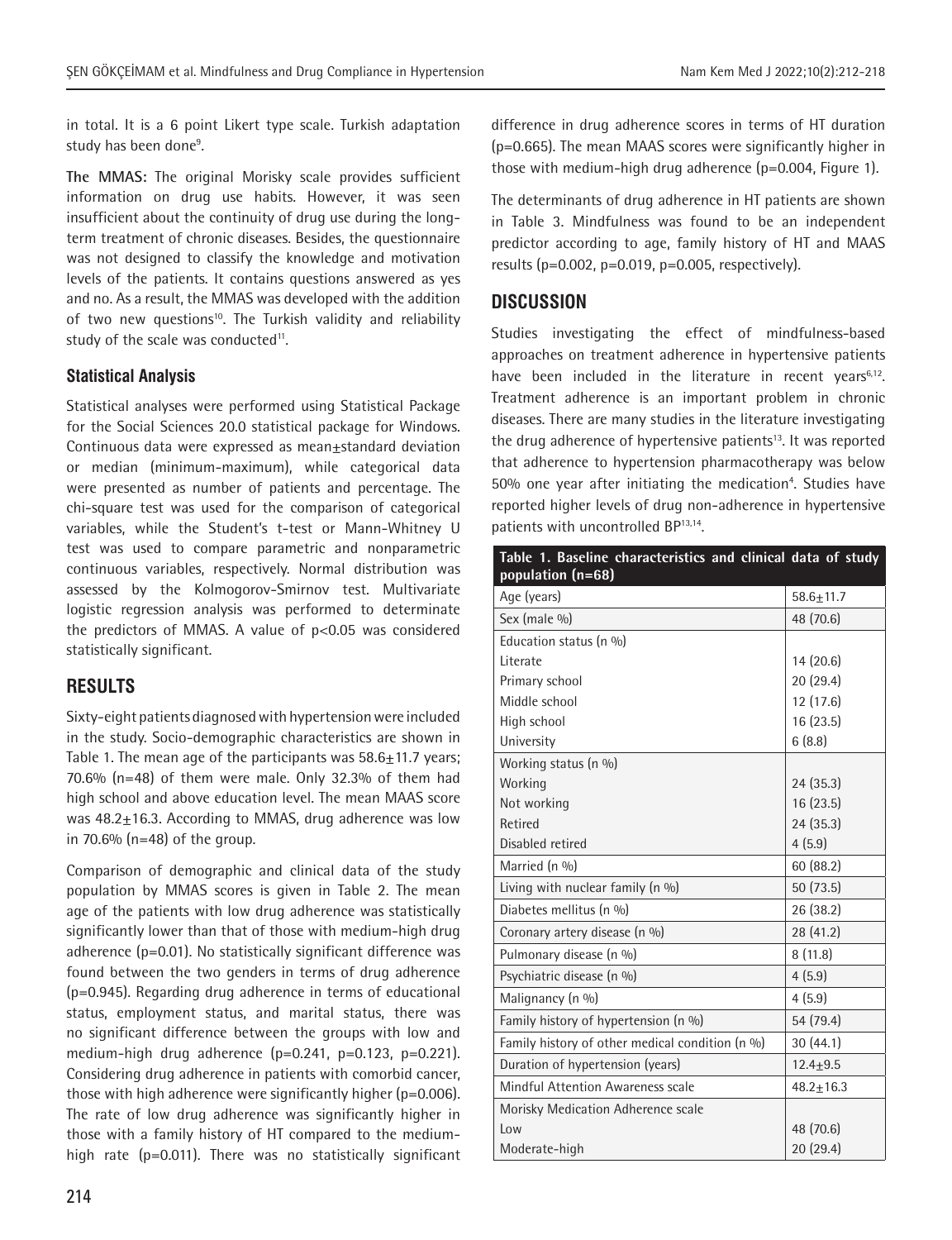In a study investigating the predictors of low drug adherence in the treatment of hypertension, it was found that 36.6% of the patients had good drug adherence<sup>15</sup>. In line with the



#### **Figure 1.** Comparison of MAAS and MMAS

*MMAS: Morisky Medication Adherence scale, MAAS: Mindful Attention Awareness scale*

literature, it was found that 70.6% of our patient group had low drug adherence in our study. It can be thought that the fact that hypertension is a chronic disease and that it is difficult to use drugs for a lifetime reduces adherence with drug therapy. Considering that the mean duration of hypertension in our patient group was  $12.4 \pm 9.5$ , the concept of disease and treatment was not new for our patient group, and it was assumed that they were informed about the course of the disease and possible complications during this period; however, the treatment adherence was still poor.

Factors related to drug adherence have been the subject of many studies in the literature<sup>16,17</sup>. In a study, it was stated that the level of adherence was not dependent on gender, that the level of adherence increased with the age of the patient, and that there was no statistically significant relationship between drug adherence and education level<sup>17</sup>. Another study found that low drug adherence in hypertensive patients was associated with advanced age<sup>18</sup>. This may be related to factors such as decreased cognitive flexibility and the need to use medication for a longer period of time. There are also studies which found that young patients have lower medication adherence compared to older patients<sup>15,19</sup>. Similar to these studies, in our

| Table 2. Comparison of baseline characteristics and clinical data of the study population according to Morisky Medication<br><b>Adherence scale</b> |                 |                         |         |  |
|-----------------------------------------------------------------------------------------------------------------------------------------------------|-----------------|-------------------------|---------|--|
|                                                                                                                                                     | Low $(n=48)$    | Moderate to high (n=20) | p value |  |
| Age (years)                                                                                                                                         | $55.7 \pm 11.5$ | $65.5 + 9.1$            | 0.001   |  |
| Sex (male %)                                                                                                                                        | 34 (70.8)       | 14(70.0)                | 0.945   |  |
| Education Status (n %)                                                                                                                              |                 |                         |         |  |
| Literate                                                                                                                                            | 8(16.7)         | 6(30.0)                 |         |  |
| Primary school                                                                                                                                      | 12(25.0)        | 8(40.0)                 |         |  |
| Middle school                                                                                                                                       | 10(20.8)        | 2(10.0)                 | 0.241   |  |
| High school                                                                                                                                         | 14 (29.2)       | 2(10.0)                 |         |  |
| University                                                                                                                                          | 4(8.3)          | 2(10.0)                 |         |  |
| Working status (n %)                                                                                                                                |                 |                         |         |  |
| Working                                                                                                                                             | 20(41.7)        | 4(20.0)                 |         |  |
| Not working                                                                                                                                         | 10(20.8)        | 6(30.0)                 |         |  |
| Retired                                                                                                                                             | 14(29.2)        | 10(50.0)                | 0.123   |  |
| Disabled retired                                                                                                                                    | 4(8.3)          | 0(0)                    |         |  |
| Married (n %)                                                                                                                                       | 44 (91.7)       | 16 (80.0)               | 0.221   |  |
| Living with nuclear family (n %)                                                                                                                    | 34(70.8)        | 16(80.0)                | 0.553   |  |
| Diabetes mellitus (n %)                                                                                                                             | 16 (33.3)       | 10(50.0)                | 0.198   |  |
| Coronary artery disease (n %)                                                                                                                       | 18 (37.5)       | 10(50.0)                | 0.340   |  |
| Pulmonary disease (n %)                                                                                                                             | 4(8.3)          | 4(20.0)                 | 0.221   |  |
| Psychiatric disease (n %)                                                                                                                           | 4(8.3)          | 0(0)                    | 0.312   |  |
| Malignancy (n %)                                                                                                                                    | 0(0)            | 4(20.0)                 | 0.006   |  |
| Family history of hypertension (n %)                                                                                                                | 42 (87.5)       | 12(60.0)                | 0.011   |  |
| Family history of other medical condition (n %)                                                                                                     | 24 (50.0)       | 6(30.0)                 | 0.130   |  |
| Duration of hypertension                                                                                                                            | $12.7 \pm 10.5$ | $11.6 \pm 6.8$          | 0.665   |  |
| Mindful Attention Awareness scale                                                                                                                   | $44.6 \pm 15.3$ | $56.8 + 15.5$           | 0.004   |  |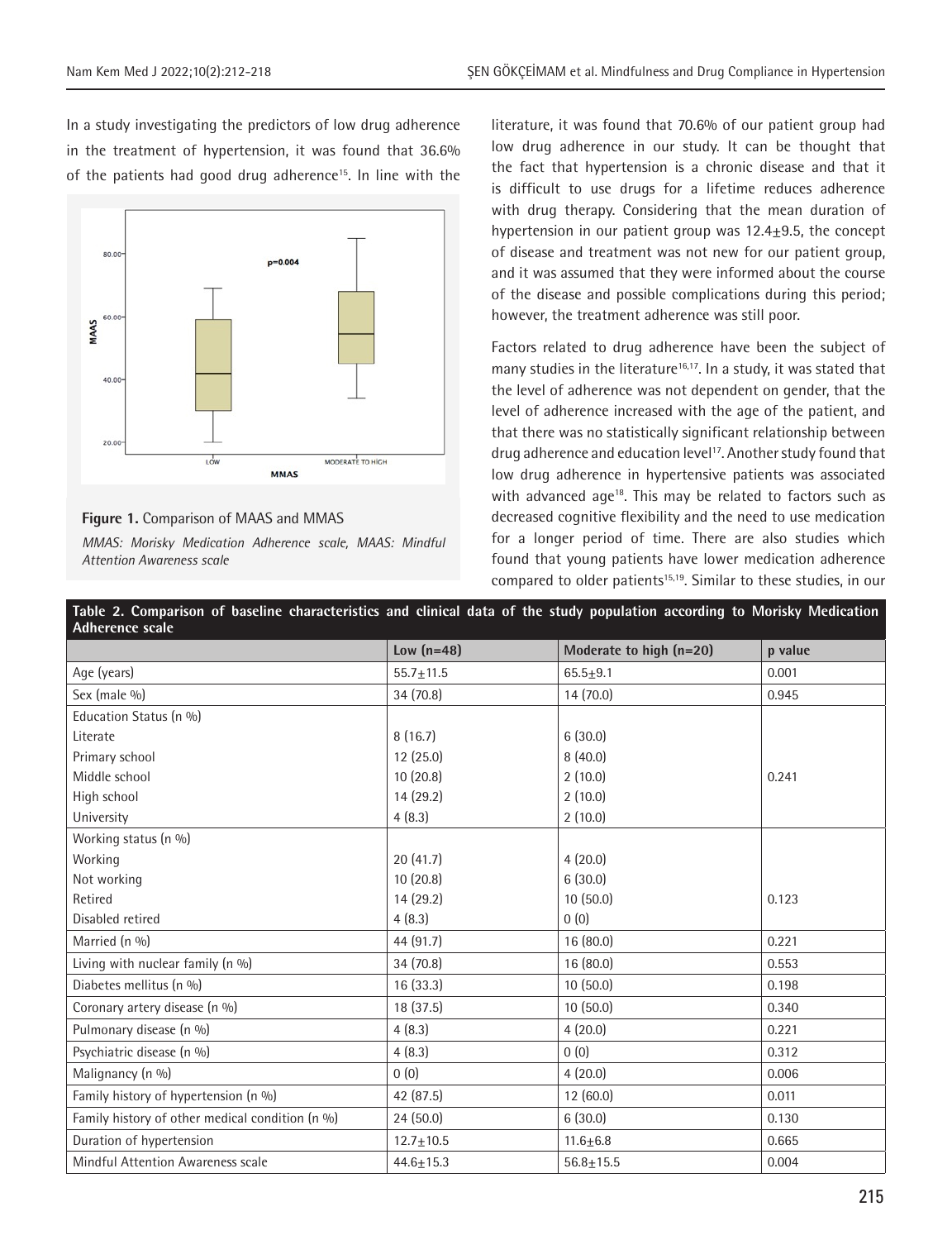| Table 3. Logistic regression analysis to determinate the predictors of MMAS       |            |                         |         |  |  |
|-----------------------------------------------------------------------------------|------------|-------------------------|---------|--|--|
|                                                                                   | Odds ratio | 95% Confidence interval | p value |  |  |
| Age                                                                               | 1.105      | 1.036-1.178             | 0.002   |  |  |
| Family history of hypertension                                                    | 6.443      | 1.352-30.702            | 0.019   |  |  |
| <b>MAAS</b>                                                                       | 1.076      | $1.023 - 1.133$         | 0.005   |  |  |
| MMAS: Morisky Medication Adherence scale, MAAS: Mindful Attention Awareness scale |            |                         |         |  |  |

study, it is observed that the drug adherence of those with a low average age is lower than those with a high average age. This may be due to the fact that younger patients take the disease or possible complications less seriously than the elderly. The fact that younger patients are likely to be more intense in activities of daily living and have more responsibilities may also be another factor that impairs drug adherence.

There are studies showing that women with resistant hypertension have more drug non-adherence than men<sup>20</sup>. In a study conducted with ischemic heart patients; women's belief in treatment and adherence was found to be better than men<sup>21</sup>. Another study found that young active men and the elderly with cognitive deficits were at high risk for drug non-adherence<sup>22</sup>. In another study investigating adherence to antihypertensives, it was shown that adherence to treatment was better in women than in men<sup>23</sup>. One study found that poor drug adherence in hypertensive patients was associated with male gender<sup>18</sup>. Considering the results of this study, it is seen that there are conflicting findings in the literature regarding the relationship between drug adherence and gender. In our study, no significant relationship was found between gender and drug adherence. This result may be due to the small sample size in our study. However, the obtained results suggest that gender is not an effective demographic factor on the perception of the severity of the disease and drug compliance.

It is mentioned in the literature that low education level, low income level and unemployment may decrease antihypertensive treatment adherence<sup>19,20</sup>. Contrary to these results, no statistically significant difference was found between drug adherence and education level and employment status in our study. It is particularly striking that no correlation in the same direction was found between education level and drug adherence. This result suggests that accessing information, having more information, and being able to access treatment economically are not sufficient for drug adherence. While it can be predicted that the socioeconomic level has a positive effect in terms of reaching and continuity of drugs, it can be predicted that this will increase drug adherence, our study results indicate that these factors are not effective and/or sufficient. As per our results, individuals with a good education level appear to be at risk for complications as well as those with low levels. When the literature findings and the results of our study are evaluated together, the importance of the mindfulness of individuals from all ages, genders and sociocultural levels for drug adherence can be understood. One study noted that a higher level of adherence was observed in patients taking longer-term hypertension medications<sup>17</sup>. As the duration of the disease increases, more awareness, being able to internalize the disease, and being exposed to complications may explain this result. However, contrary to this finding, in our study, no statistically significant difference was found in drug adherence scores in terms of disease duration. The fact that adaptation behavior has not developed despite the duration of the disease suggests the presence of other factors that make it difficult to adapt. One of these may be insufficient and/ or disabled skills such as mindfulness, attention, organizing, managing time and work consciously, despite having information about the disease and possible risks. Many factors affecting these abilities in chronic diseases should be reviewed and studied. One of these factors may be the presence of comorbid mental and physical diseases. In a study examining the relationship between comorbidity and drug adherence in hypertensive patients, it was found that patients with no or only one comorbid state had more medication adherence than patients with two or more comorbid conditions<sup>24</sup>. According to this result, it can be thought that the number of comorbidities negatively affects drug adherence and the patient has difficulty in managing the current situations together. In a metaanalysis study in which 25 studies were included, it was found that 31.2% of hypertensive patients with comorbidity did not have drug adherence<sup>13</sup>. In one study, the presence of chronic heart failure was associated with low drug adherence<sup>20</sup>. In our study, when we looked at comorbid diseases in hypertensive patients, it was seen that they did not make a difference in terms of drug adherence except cancer. When drug adherence was examined in patients with cancer diagnosis, it was found that those with high adherence were significantly higher than those with low adherence. This result suggests that the higher the motivation to survive, the greater the awareness of drug adherence. The coexistence of another serious illness may be a factor that will increase conscious awareness. One study reported that hospitalization positively affected the treatment adherence process<sup>20</sup>. This result supports our aforementioned view. No data were found in the literature regarding the effect of hypertension in the family on adherence to antihypertensive medications. The result of our study is surprising contrary to what was expected. In our study, the rate of low drug adherence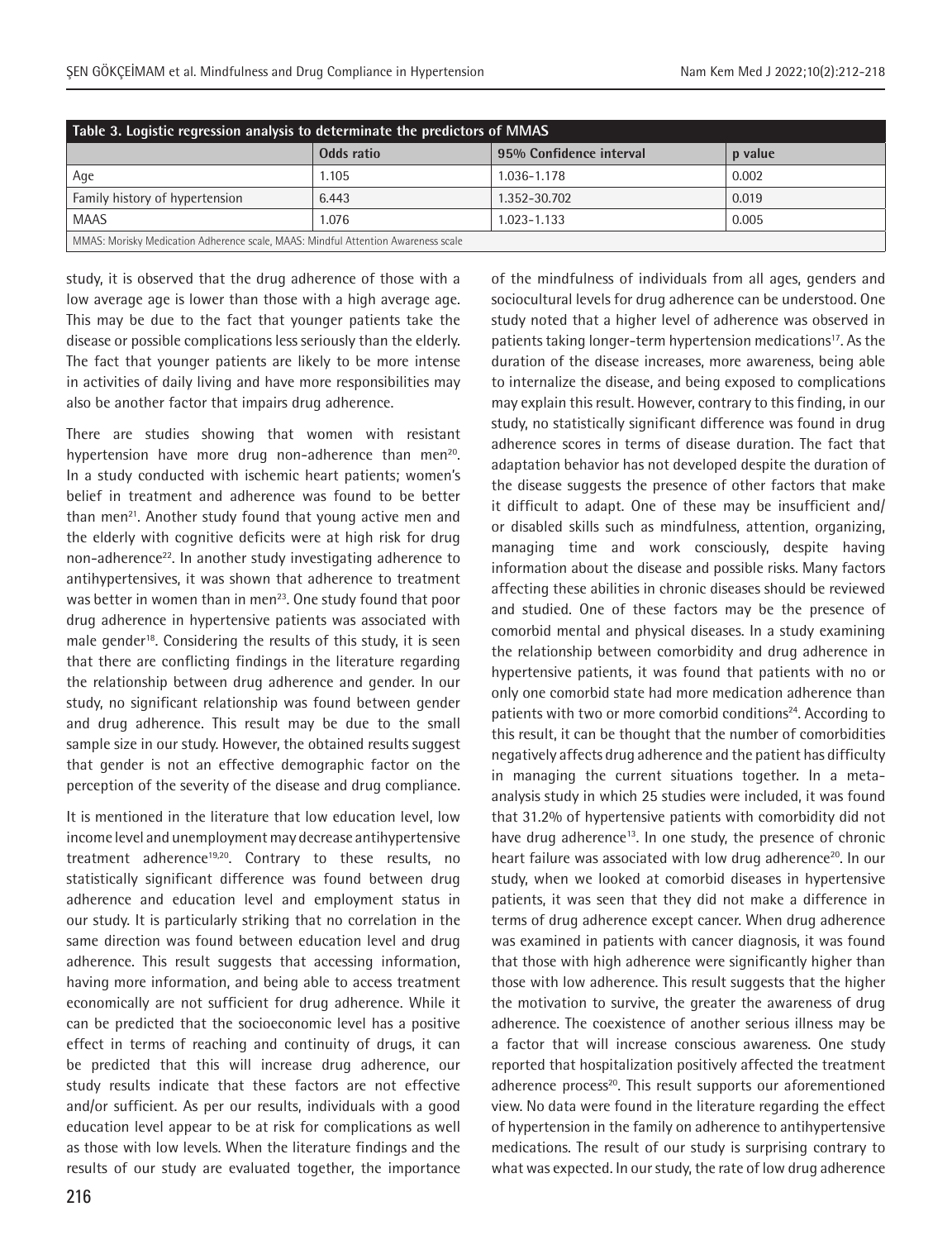was significantly higher in those with a family history of hypertension compared to the moderate-high rate. This result also supports our view that having knowledge, knowing the disease and its course may not be a sufficient factor for the development of regular drug use behavior. In one systematic review, age was an independent predictor of decreased systolic BP and diastolic BP values, regardless of technique and method of measuring BP. BP is present as older people may be more motivated to adhere to behavioral interventions in their desire to reduce pharmacological dependence<sup>25</sup>. Age, family history of HT and awareness levels were found to be independent determinants in our study. Potential reasons for low drug adherence, such as forgetting the drug, complicated drug regimen and side effects, are cited<sup>26</sup>. In a study, it was stated that the most important reason for low adherence was forgetting the drug with a rate of 51.4%15. Higher levels of depressive symptoms have been associated with low drug adherence<sup>20</sup>. Drug resistance and low drug adherence have been strongly associated with psychological profiles. While basic clinical characteristics were not reliable predictors of drug adherence and treatment resistance, psychological factors were found to be predictors $27$ . In some studies conducted with individuals with chronic diseases, it was found that the patient's decision and responsibility for own treatment was directly proportional to better clinical outcomes $28,29$ . It was suggested that self-monitoring and self- regeneration of drugs by patients in patients with high cardiovascular risk might help improve BP control<sup>30</sup>. This situation seems to be related to the ability to participate in the treatment effectively and consciously and to maintain it. High level of mindfulness is important in terms of high drug adherence and positive clinical outcomes in chronic diseases. For example, diabetic patients with higher levels of mindfulness have been shown to have higher normal glucose levels. In the study, it was mentioned that the level of mindfulness might be associated with better glucose regulation because it provided a better control<sup>31</sup>. There are publications reporting that mindfulness practice reduces symptoms in medical conditions such as cancer disease<sup>32</sup> and rheumatoid arthritis<sup>33</sup>. Clinically positive results have been reported in studies based on mindfulness in cardiovascular  $d$ iseases $34$ .

In a study conducted in prehypertensive patients who did not receive treatment in recent years, it was found that there was a statistically and clinically significant decrease in BP and BMI after an eight-week mindfulness-based course and this decrease continued for another three months after the interview<sup>7</sup>. It was reported that mindfulness-based interventions could be viewed as preventive and complementary interventions in diabetes mellitus, especially for the relief of symptoms related to depression and anxiety in diabetic patients, and also in the management of other factors, including mindful eating, physical exercise, and adherence to therapy<sup>35</sup>. To the best of our knowledge, no study has been found in the literature that examines the relationship between the level of mindfulness and drug adherence in hypertensive patients. High MAAS scores in patients with medium-high drug adherence in our study supports our study hypothesis. It can be thought that high awareness enables the forgetfulness factor to be eliminated, to be organized, to be better aware of body sensations, to manage time correctly, and to follow the treatment process consciously. In our study, finding the awareness as per the MAAS scores as an independent predictor for drug adherence is significant. For drug adherence, it is necessary to remember the dosing hours, not to have trouble remembering, not to stop the treatment spontaneously on the assumption that the disease is recovered or the drug is not good without managing the process in cooperation with the physician. It can be said that mindfulness ensures that all components of this process are managed correctly by the patient. In chronic diseases, anxiety or depressive symptoms can be added to the process and may impair drug compliance. Although it was not evaluated in our study, it may be thought that drug adherence increased due to the positive effects of mindfulness on mood.

#### **Study Limitations**

The small sample size in our study is one of our limitations. The fact that the scales used are self-report scales may also have affected the results of the study. In our study, the type and number of antihypertensive patients used were not studied, and the mood of the patients was not evaluated. Drug side effects that may lead to drug incompatibility have not been questioned. Studies in which these factors are also evaluated will contribute to other studies based on awareness.

# **CONCLUSION**

Our study results revealed that drug adherence was low in the hypertensive patient group, and there is a significant relationship between conscious awareness and drug adherence. Increasing drug adherence in patients with hypertension and increasing the level of mindfulness affecting drug adherence for this purpose is vital. Interventions to increase awareness in hypertensive patients should be noticed, and the patient should be supported in a multidisciplinary system.

#### **Ethics**

**Ethics Committee Approval:** Ethics committee approval was obtained from Marmara University Faculty of Medicine Clinical Research Ethic Committee (number: 09.2019.414, date: 05.04.2019) to conduct the study.

**Informed Consent:** Informed consent was obtained.

**Peer-review:** Externally peer-reviewed.